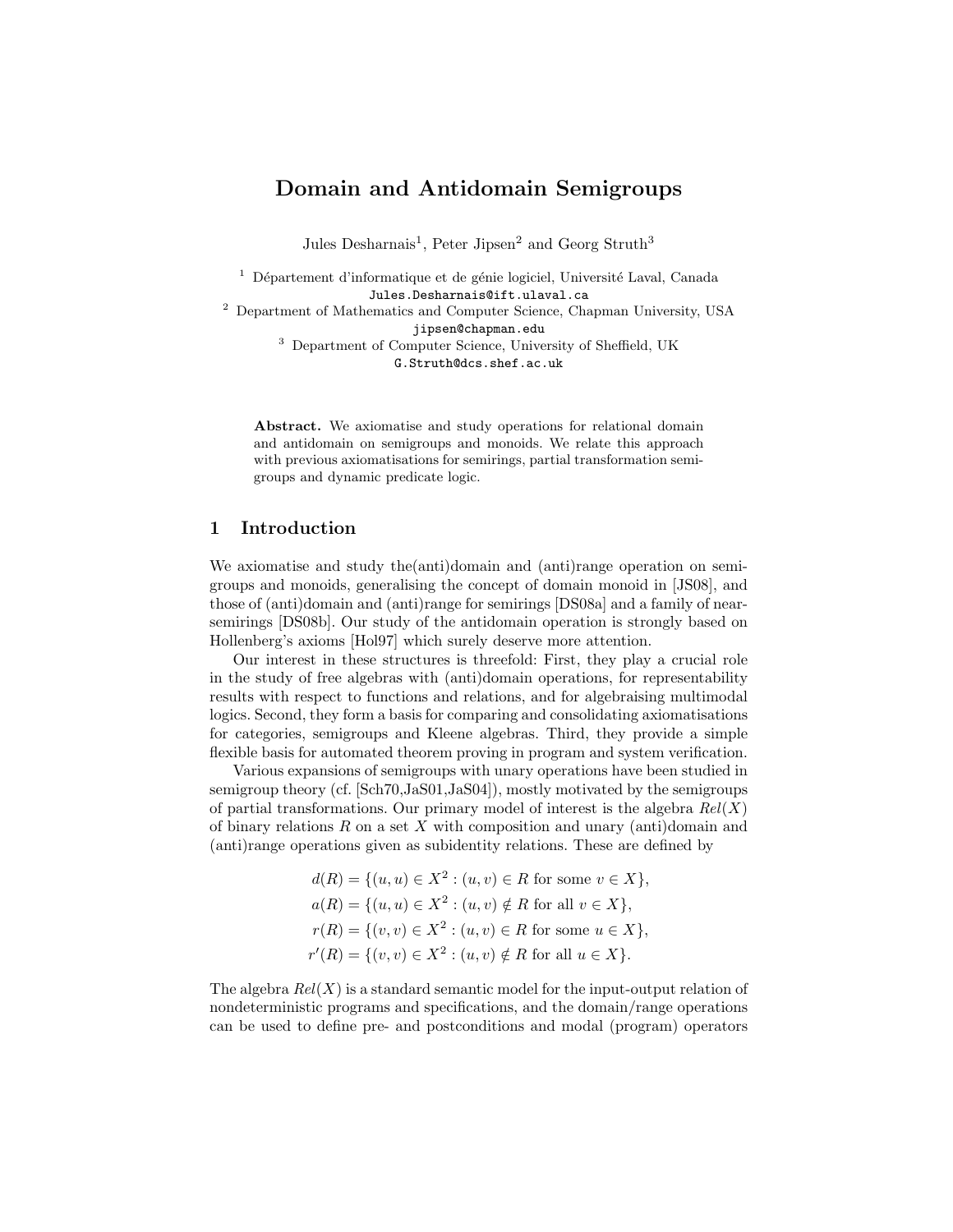on a state space. The (anti)domain and (anti)range operations induce a suitable test algebra—a state space—on the set of subidentity relations.

In the calculus of relations, partial and total functions, injections and surjections arise as special relations. Previous work in semigroup theory and category theory has investigated domain and antidomain predominantly in the context of (partial) functions. In the same way, domain axiomatisations for functions are specialisations of domain axiomatisations for relations. Therefore, the following subalgebras of  $Rel(X)$  are of interest:

- $PT(X)$ , the algebra of partial transformations (i.e. partial functions) on X;  $PI(X)$ , the algebra of partial injections on X;
- $T(X)$ , the algebra of transformations (i.e. total functions) on X;
- $S(X)$ , the algebra of permutations on X.

The first one corresponds to models of deterministic programs. The second and fourth case also consider a unary operation  $R^{-1}$  of converse. The domain and range operations are then definable as  $d(R) = R; R^{-1} \cap id_X$  and  $r(R) = R^{-1}; R \cap id_Y$  $id_X$ . For each of these algebras it is natural to study the class of all algebras that can be embedded in them. Depending on the choice of unary operations in the signature, one obtains the class of groups, semigroups, inverse semigroups, and twisted domain semigroups (axiomatisations can be found below).

Many results in this paper have been obtained by automated theorem proving and automated model generation, using the tools Prover9 and Mace4 [McC07]. Instead of presenting these proofs we add input templates for domain semigroups and antidomain monoids to the paper and encourage the reader to replay our arguments with these tools. They are easy to install and use.

# 2 Motivation and Overview

We are interested in algebras where elements represent actions or computations of some system and where operations model the control flow in the system. Multiplication, for instance, could represent the sequential or parallel composition of actions and addition could represent nondeterministic choice. Special actions like multiplicative units could model ineffective actions—sometimes called skip and additive units could model abortive actions. Examples of such algebras are semigroups or monoids that model sequential composition, and semirings that model sequential composition and nondeterministic choice. Concrete models of such algebras are partial and total functions, binary relations, languages, sets of paths in graphs or sets of traces.

In this context, a domain operation yields enabledness conditions for actions, that is, the domain  $d(x)$  of an action x abstractly models those states from which the action x can be executed. Analogously, the antidomain  $a(x)$  models those states from which the action x cannot be executed.

The starting point of the current investigation is a previous axiomatisation of domain and antidomain operations for semirings  $(S, +, \cdot, 0, 1)$ , in which a domain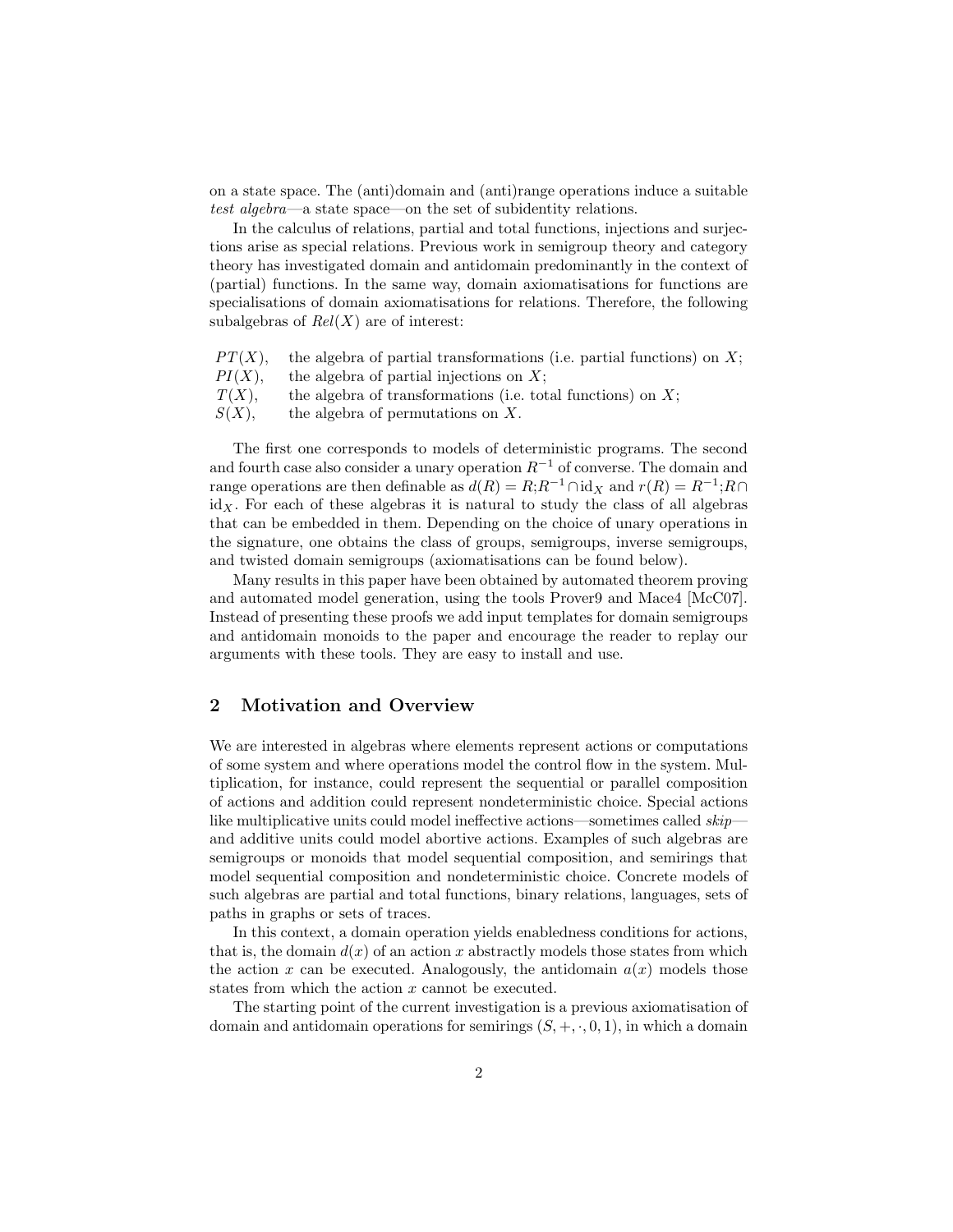| domain               |                   | antidomain                |
|----------------------|-------------------|---------------------------|
| LC-semigroups        | LC-monoids        | closable SP-semigroups    |
| lН                   |                   |                           |
| $d$ -semigroups      | $d$ -monoids      | a-monoids                 |
| ΙK                   |                   |                           |
| twisted d-semigroups | twisted d-monoids | twisted <i>a</i> -monoids |

Table 1. Family of domain semigroups

operation is a map  $d : S \to S$  that satisfies

$$
x = d(x) \cdot x
$$
,  $d(x \cdot y) = d(x \cdot d(y))$ ,  $d(x) + 1 = 1$ ,  
 $d(0) = 0$ ,  $d(x + y) = d(x) + d(y)$ .

It can be shown that the domain algebra induced by this operation—the set  $d(S)$ —is a distributive lattice and that each domain semiring is automatically idempotent, that is,  $x + x = x$  holds for all  $x \in S$ . If the semiring elements represent actions of some system, then  $d(S)$  represents the states from which actions are enabled. Distributive lattices are suitable statespaces, but Boolean algebras are perhaps even better. To induce a Boolean domain algebra it is convenient to axiomatise a notion of antidomain (the Boolean complement of domain) as a map  $a : S \to S$  that satisfies

$$
a(x) \cdot x = 0
$$
,  $a(x \cdot y) = a(x \cdot a(a(y))),$   $a(a(x)) + a(x) = 1$ .

Also antidomain semirings are automatically idempotent. Domain operations can be obtained in antidomain semirings by defining  $d(x) = a(a(x))$ . These definitions can readily be adapted to some weaker cases of semirings—so-called near-semirings—in which some of the semiring axioms are dropped [DS08b].

A natural generalisation is to investigate how these axioms can be adapted when the operation of addition is dropped and the domain algebras induced are still meant to yield useful state spaces. We consider a whole family of domain and antidomain axiomatisations for semigroups and monoids which is presented in Table 1 as an overview. Precise definitions are given in subsequent sections. In the case of domain, the weakest axiomatisations are so-called left-closure semigroups and monoids (LC-semigroups/monoids) (cf. [JaS01]). The domain algebras of these structures are meet-semilattices, but some natural properties of domain do not hold in this class. Domain semigroups and monoids (d-semigroups/monoids) capture some of the properties of domain for binary relations, while twisted dsemigroups/monoids capture precisely the quasiequational properties of domain for partial functions. In the case of antidomain, closable semilattice pseudocomplemented semigroups (closable SP-semigroups) were introduced in [JaS04]. Their axioms induce domain algebras that are Boolean algebras, but again some natural properties of antidomain do not hold. Antidomain monoids (a-monoids) capture all the equational properties of antidomain for binary relations, while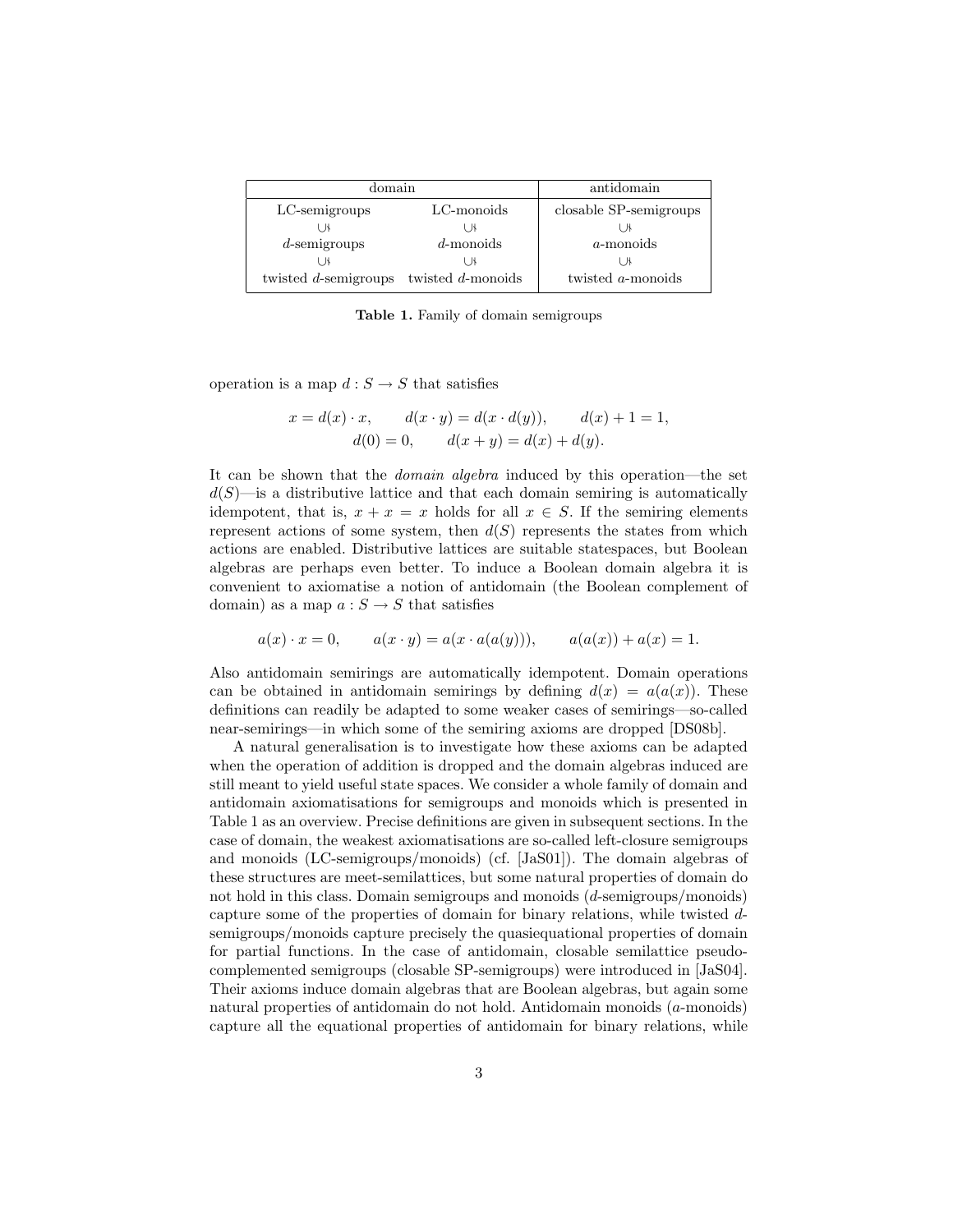twisted a-monoids capture some of the properties of antidomain for partial functions. A more thorough investigation of the whole family is the subject of this paper.

### 3 Domain Semigroups

Our aim is to axiomatise domain and antidomain operations on semigroups and monoids that capture the fact that some computations may or may not be enabled from some set of states. We model the state space implicitly or internally through the images induced by the domain operations.

We consider semigroups  $(S, \cdot)$  with an associative multiplication, usually left implicit, and monoids with a left and right multiplicative unit 1.

A domain semigroup, or d-semigroup, is a semigroup  $(S, \cdot)$  extended by a domain operation  $d : S \to S$  that satisfies the following axioms.

- $(D1)$   $d(x)x = x$
- (D2)  $d(xy) = d(xd(y))$
- (D3)  $d(d(x)y) = d(x)d(y)$
- (D4)  $d(x)d(y) = d(y)d(x)$

A monoid that satisfies these axioms is called a domain monoid or d-monoid.

It is easy to check that the axioms  $(D1)-(D4)$  hold in  $Rel(X)$  and, in fact, in all domain semirings. The axiom  $(D2)$  has been called *locality axiom* in the context of domain semirings. In semigroup theory, it has previously been called left-congruence condition [JaS01].

The axioms  $(D1)-(D4)$  are irredundant in the classes of d-semigroups and d-monoids: Mace4 found models that satisfy the semigroup or monoid axiom and three of the domain axioms, but not the fourth one, for each combination of domain axioms.

The class of right closure semigroups is defined in [JaS01]. The intended models are functions under composition. We present a dual set of axioms for relational composition.

A left closure semigroup, or LC-semigroup, is a semigroup that satisfies the following axioms.

- $(D1)$   $d(x)x = x$
- $(L2)$   $d(d(x)) = d(x)$
- (L3)  $d(x)d(xy) = d(xy)$
- (D4)  $d(x)d(y) = d(y)d(x)$

Analogously, an *LC-monoid* is an LC-semigroup that is also a monoid.

Again, it can be shown that the domain axioms of LC-semigroups and LCmonoids are irredundant.

Lemma 1. The class of d-semigroups is strictly contained in the class of LCsemigroups.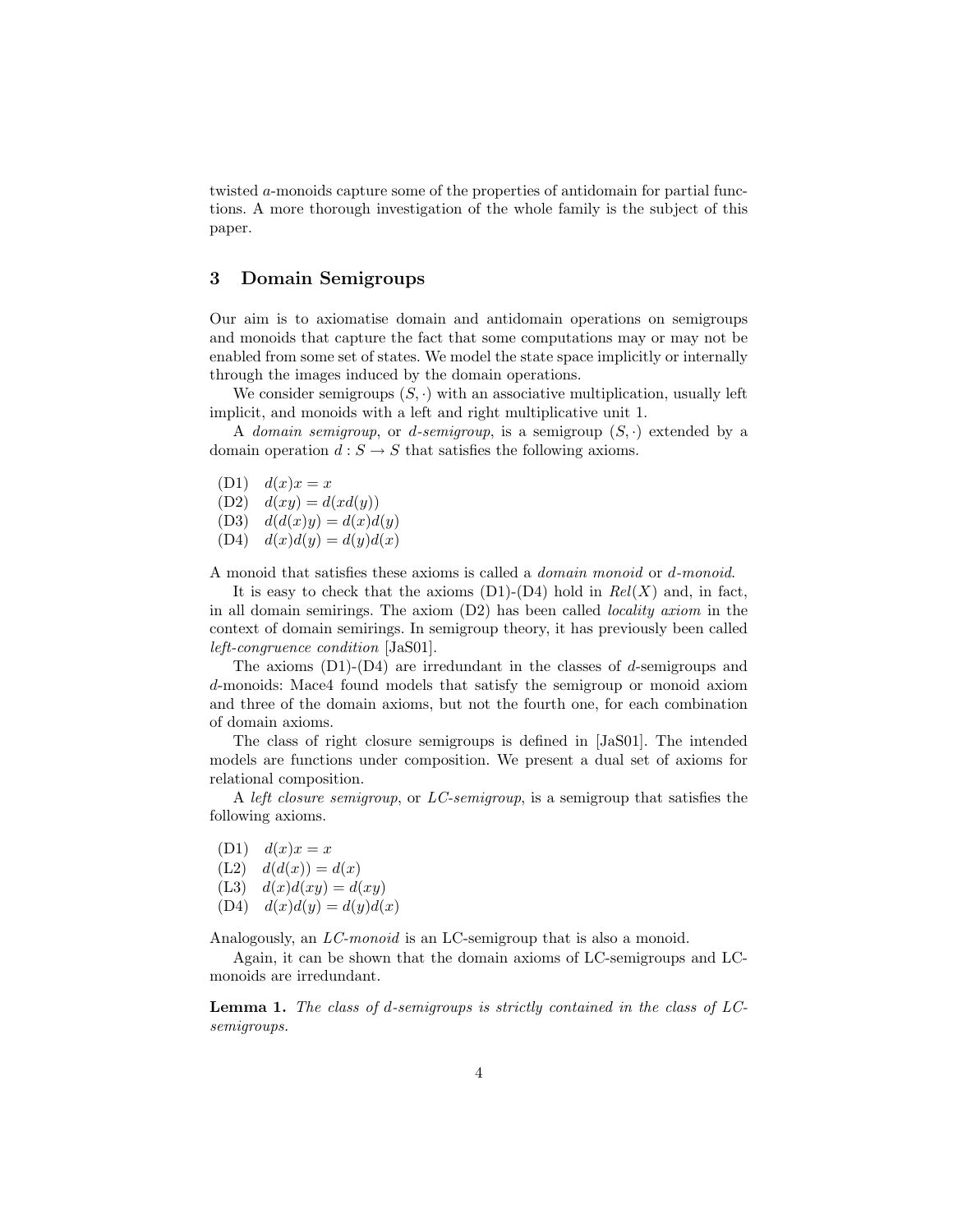Prover9 has shown that the axioms (L2) and (L3) follow from the domain axioms (D1), (D3) and (D4). Mace4 presented a four-element LC-semigroup in which (D3) does not hold. It is easy to prove the same result for classes of monoids.

Lemma 2. d-semigroups are LC-semigroups that satisfy the locality axiom.

A domain element of an LC-semigroup, domain semigroup or the corresponding monoid S is an element of  $d(S) = \{d(x) : x \in S\}$ . The next lemma presents a very useful characterisation of domain elements.

Lemma 3. The domain elements of an LC-semigroup are precisely the fixed points of the domain operation.

*Proof.* If  $x \in d(S)$ , then  $x = d(y)$  for some  $y \in S$  and  $d(x) = d(d(y)) = d(y) = x$ by (L2). If  $x \in S$  satisfies  $d(x) = x$ , then  $x \in d(S)$  by definition.

This fixed point characterisation of domain elements in LC-semigroups, which a fortiori holds in domain semirings, is a key to checking closure properties of domain elements and describing the algebra of domain elements. It allows us to express the fact that x is a domain element within the language as  $d(x) = x$ .

#### Lemma 4.

- (a) For any LC-semigroup S, the set  $d(S)$  is a meet-subsemilattice of S. If S has a right unit 1, then  $d(1) = 1$  is the top element of  $d(S)$ .
- (b) Every meet-semilattice is a domain semigroup if  $d(x) = x$  is imposed, and similarly every meet-semilattice with a top element is a domain monoid.

Proof. (a) To show that domain elements are closed under composition, we use the fixed point lemma to verify that  $d(d(x)d(y)) = d(x)d(y)$ . Hence, by (D4),  $d(S)$  is a commutative subsemigroup. Moreover  $d(x)d(x) = d(x)$  holds, which implies that  $d(S)$  is a subsemilattice. If  $x1 = x$  holds in S, then  $d(1) = d(1)1 = 1$ by (D1). The semilattice-order is defined, as usual, by  $d(x) \leq d(y) \Leftrightarrow d(x)d(y) =$  $d(x)$ . Thus  $d(x) \leq 1$  immediately follows from the monoidal right unit axiom.

(b) This fact is well known for LC-semigroups [JaS01]. In the case of dsemigroups we must verify that (D1)-(D4), with  $d(s) = s$  for each element s, hold in every semilattice, which is trivial.  $\Box$ 

Because of these algebraic properties we call  $d(S)$  the *domain algebra* of S. It can be shown [JaS01] that the semilattice-order on the domain algebra can be extended to a partial order—called the fundamental order—on the whole LC-semigroup by

$$
x \le y \iff x = d(x)y.
$$

On partial functions, the dual of the fundamental order is called the refinement order.

**Lemma 5.** In any LC-semigroup the fundamental order coincides with the semilattice-order on the domain algebra, and is preserved by multiplication on the right.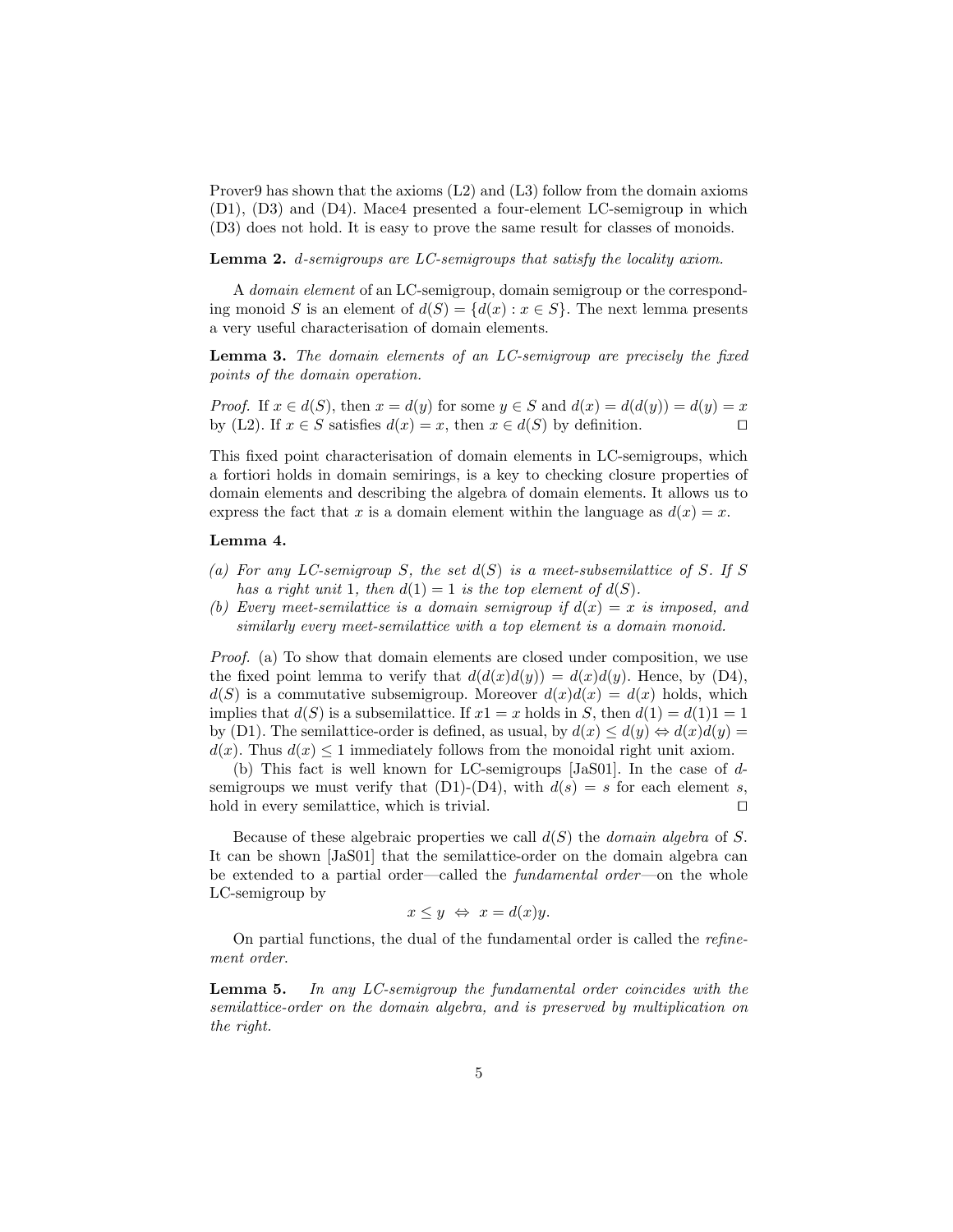Note that preservation by multiplication on the left need not hold even on dsemigroups. This reflects the situation in  $Rel(X)$ , whereas for partial functions the fundamental order coincides with inclusion and is preserved by multiplication on both sides.

It seems interesting to compare the fundamental order  $\leq$  with the usual natural order on domain semirings, which is defined as  $x \sqsubseteq y \Leftrightarrow x + y = y$ .

**Lemma 6.** The ordering  $\leq$  is contained in  $\subseteq$  of domain semirings, but not necessarily equal.

*Proof.* Prover9 has shown that  $x = d(x)y \Rightarrow x + y = y$  holds in all domain semirings; Mace4 has found a three-element counterexample for the converse implication.  $\Box$ 

We also note that the usual relational demonic refinement ordering can be defined in this framework:

x refines y iff  $d(y) \leq d(x)$  and  $d(y)x \leq y$ .

We now outline a calculus of domain semigroups and we study some properties of their domain algebras. To formulate statements as strongly as possible from a logical point of view, we state positive properties for LC-semigroups and negative ones for domain semigroups. Automated theorem proving easily verifies the following basic laws.

**Lemma 7.** Let S be an LC-semigroup and let  $x, y \in S$ . Then

(a)  $d(xy) \leq d(x)$ . (b)  $d(x)y \leq y$ , but not necessarily  $yd(x) \leq y$ . (c)  $x \leq d(x) \Leftrightarrow x = d(x)$ . (d)  $x \leq 1 \Leftrightarrow x = d(x)$  if 1 is a right unit. (e)  $x \leq y \Rightarrow d(x) \leq d(y)$ . (f)  $x \le px \Leftrightarrow d(x) \le p$  and  $x = px \Leftrightarrow d(x) \le p$  hold for all  $p \in d(S)$ .

Case (d) implies that, in d-monoids, the set of all domain elements is precisely the set of all subidentities. This is in contrast to the situation in domain semirings, where the domain elements can form a strict subset. There is no contradiction, since the subidentities on domain semigroups are taken with respect to  $\leq$  whereas the subidentities on domain semirings are taken with respect to  $\subseteq$ , which may admit more subidentities than ≤.

Case (f) captures a natural property of domain, namely

$$
d(x) = \inf\{p \in d(S) : x \le px\}.
$$

Hence  $d(x) = \inf\{p \in d(S) : x = px\}$  since all domain elements are left subidentities by (b). Accordingly,  $d(x)$  is the least element in  $d(S)$  which left preserves x, and the least domain element satisfying  $(D1)$ . The assumption in  $(f)$  that  $p \in d(S)$  cannot be much relaxed. The property fails if p is just a subidentity or an idempotent subidentity.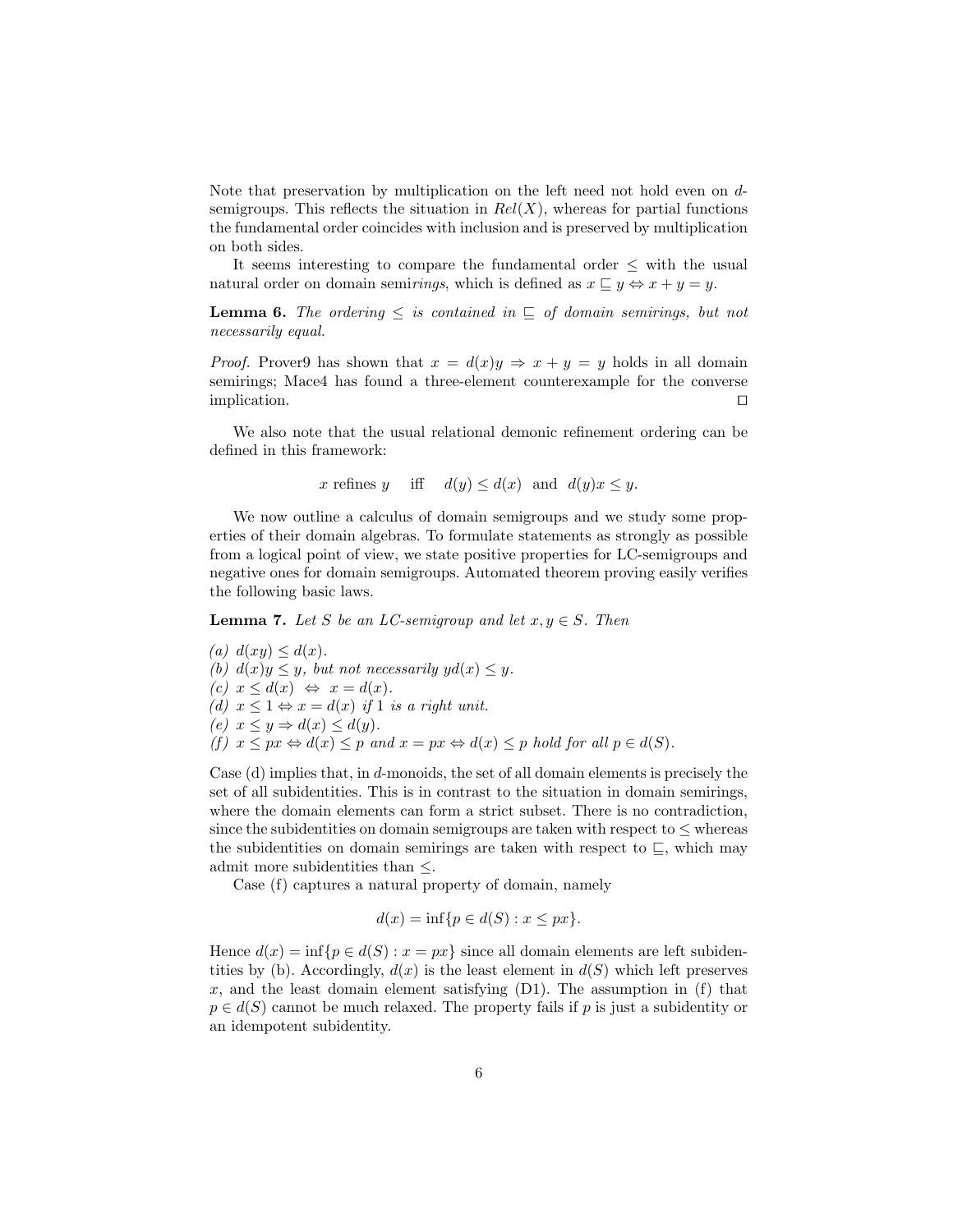#### Lemma 8.

- (a) Every monoid can be expanded to a d-monoid.
- (b) Some semigroups cannot be expanded to d-semigroups.
- (c) Domain algebras of d-monoids need not be unique.

*Proof.* (a) The map  $d(x) = 1$  for all  $x \in S$  satisfies (D1) to (D4).

(b) The semigroup of positive integers under addition has no idempotents. Hence there are no candidates for membership in the domain algebra, and it is impossible to define a domain operation.

 $(c)$  The two *d*-monoids defined by

| O, |
|----|
|    |

with domain operations  $d_1(x) = x$  and  $d_2(x) = 1$  prove the claim.

An expansion of idempotent semirings to d-semirings is not always possible. There is a three-element counterexample.

An interesting question is whether the axiomatisation of d-monoids captures all the properties of the domain operation of binary relations. A d-monoid is called representable if it can be embedded in  $Rel(X)$  for some set X such that  $\cdot$ , d and 1 correspond to composition, relational domain and id<sub>X</sub>. By Schein's fundamental theorem for relation algebras [Sch70] the class of representable dmonoids is a quasivariety.

Proposition 9. The following quasiidentity fails in a 4-element d-monoid but holds in  $Rel(X)$ :

$$
xy = d(x)
$$
 and  $yx = x$  and  $d(y) = 1$  imply  $x = d(x)$ .

Proof. Finding the counterexample for d-monoids is easy with Mace4. To prove that the result holds for binary relations, consider  $x, y \in Rel(X)$  and  $(a, b) \in x$ . Then  $d(y) = 1$  implies  $(b, c) \in y$  for some c. It follows from  $xy = d(x)$  that  $c = a$ , hence  $(b, a) \in y$ . Now  $yx = x$  implies that  $(b, b) \in x$ . Finally  $xy = d(x)$  yields  $(b, a) \in d(x)$ , whence  $b = a$ . Since  $(a, b)$  is arbitrary it follows that  $x = d(x)$ .  $\Box$ 

Corollary 10. The quasivariety of representable d-monoids is not a variety.

### 4 Twisted Domain Semigroups

Partial functions under composition satisfy another equational property called the twisted law in [JaS01]:

$$
xd(y) = d(xy)x.
$$

This identity fails in  $Rel(X)$  if we take x to be any relation that is not deterministic. However it is satisfied if composition is the relational demonic composition (defined below in the section on antidomain). A d-semigroup/monoid or LC-semigroup/monoid is twisted if it satisfies the twisted law. The next lemma follows easily by automated theorem proving and counterexample search.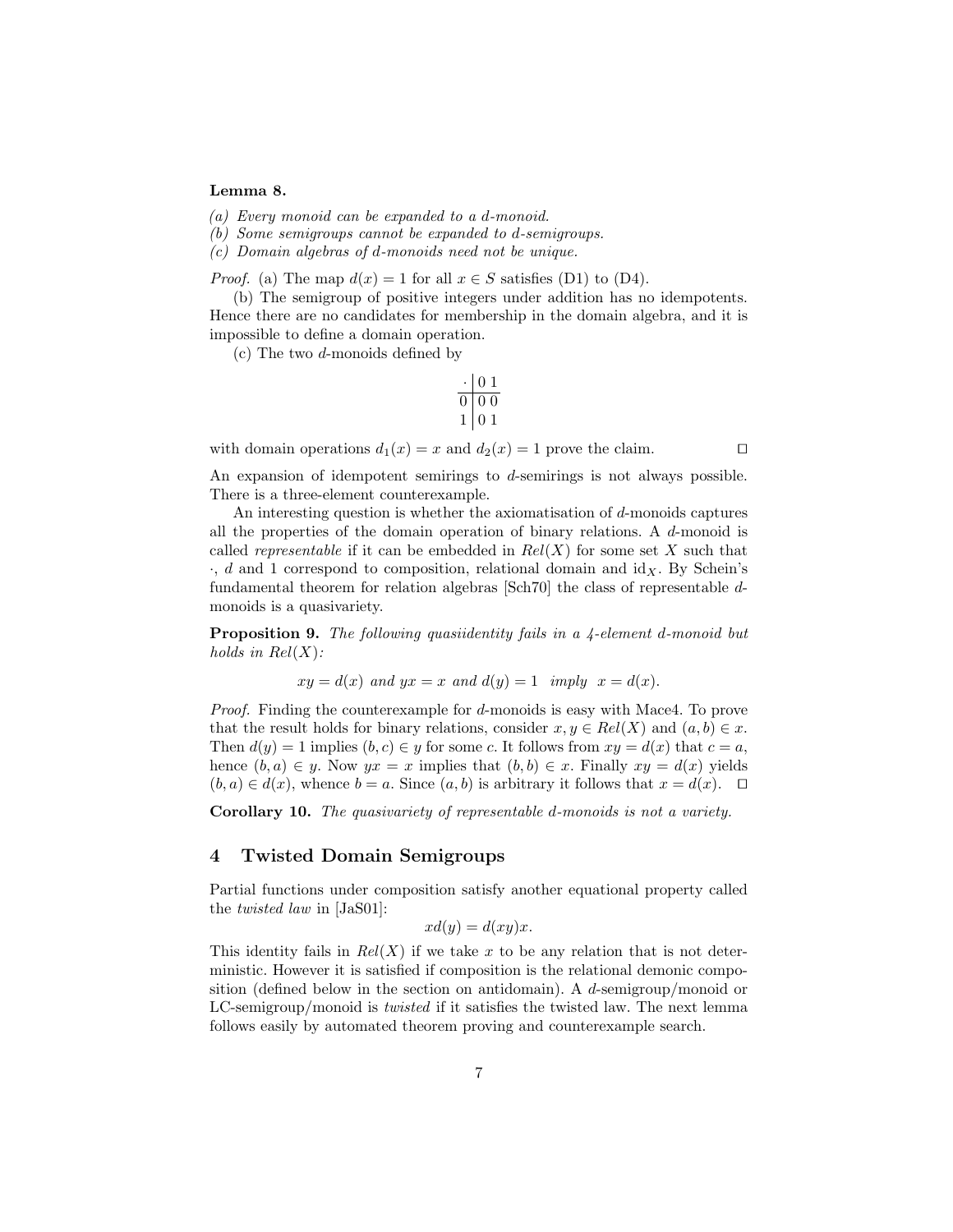#### Lemma 11. The classes of twisted LC-semigroups and twisted d-semigroups coincide, and they are strictly contained in the class of d-semigroups.

The results of this section characterise part of the spectrum between LC-semigroups and twisted semigroups. LC-semigroups, on the one hand, yield a uniform basis for characterising domain operations for relations and functions, but they do not capture locality, which holds in relational models. Twisted semigroups, on the other hand, satisfy locality, but capture only deterministic relations, that is, partial functions. Domain semigroups are located between these two extremes and capture relations better than LC-semigroups.

The domain semigroup axioms, but not the twisted axiom (Mace4 presented a five element counterexample) hold in all domain semirings, hence domain semigroups are a natural generalisation of domain semirings. Partial functions, of course, are not closed under union hence do not form a semiring.

We have seen in Section 3 that the fundamental order  $\leq$  is preserved by multiplication on the right. If the twisted identity  $d(zx)z = zd(x)$  is imposed on an LC-semigroup then it is preserved by multiplication on the left as well since  $x \leq y$  implies  $x = d(x)y$ , hence  $d(zx)zy = zd(x)y = zx$ , i.e.  $zx \leq zy$ .

Various representation theorems have been proved for families of semigroups with respect to partial functions. For example, every group is embedded in the symmetric group  $S(X)$  of all permutations of a set X. Similarly, every semigroup is embedded in the transformation semigroup  $T(X)$  of all functions on a set X. Inverse semigroups are semigroups with a unary operation  $^{-1}$  that satisfies the identities  $x^{-1-1} = x$ ,  $xx^{-1}x = x$  and  $xx^{-1}yy^{-1} = yy^{-1}xx^{-1}$ . It is a standard result of semigroup theory (independently due to Vagner 1952 and Preston 1954) that every inverse semigroup is embedded in the symmetric inverse semigroup  $PI(X)$  of all partial injections on X. We recall below a fourth instance of such an embedding due to Trokhimenko [Tro73] (cf. [JaS0a]). We present a concise variant of the proof for the domain setting because it uses a general construction that should be of interest for the RelMiCS/AKA community.

**Theorem 12.** [Tro73, JaS01] Every twisted d-semigroup can be embedded in a partial transformation semigroup. If the semigroup has a unit, it is mapped to the identity function.

*Proof.* Let S be a twisted d-semigroup and consider the partial transformation semigroup  $PT(S)$ . For  $a \in S$  define

- $D_a = \{xd(a) : x \in S\} = \{y \in S : yd(a) = y\},\$
- $f_a: D_a \to S$  by  $f_a(x) = xa$ , and
- $h: S \to PT(S)$  by  $h(a) = f_a$ .

The map h is called the *Cayley embedding* and it remains to check that

- (a)  $d(f_a) = f_{d(a)}$ ,
- (b)  $f_a$ ;  $f_b = f_{ab}$ , and
- (c)  $h$  is injective.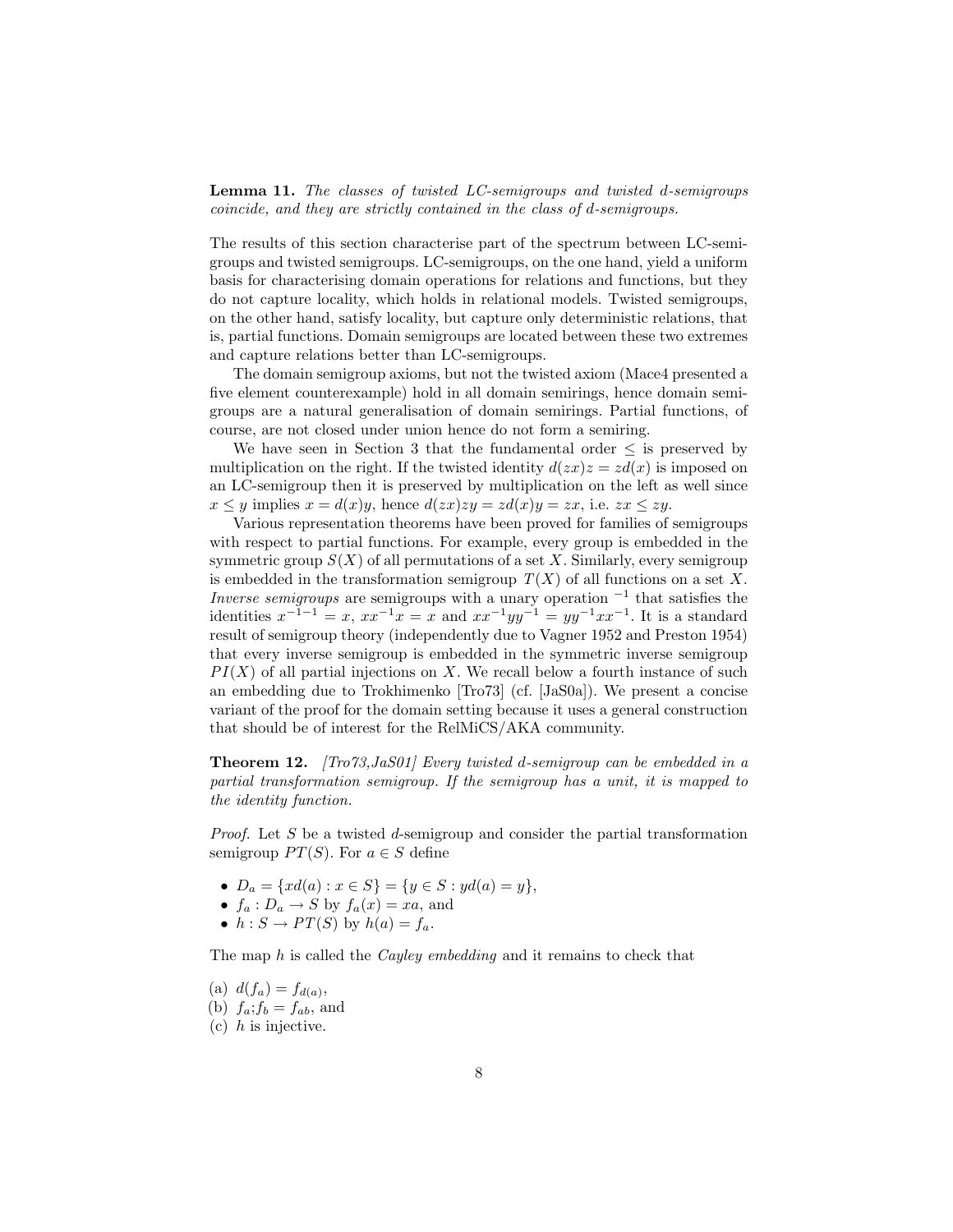By definition,  $d(f_a) = \{(xd(a), xd(a)) : x \in S\}$ , whereas  $f_{d(a)}$  is defined on  $D_{d(a)} = \{xd(d(a)) : x \in S\}$  by  $f_{d(a)}(x) = xd(a)$ . Since  $d(d(a)) = d(a)$  and  $xd(a)d(a) = xd(a)$ , it follows that (a) holds.

To see that (b) holds, note that  $(f_a; f_b)(x) = f_b(f_a(x)) = xab = f_{ab}(x)$ , so it suffices to show that both functions have the same domain. Note that under the assumption of the twisted law we have  $x = xd(y) \Leftrightarrow d(x) = d(xy)$ .

Now x is in the domain of  $f_a$ ;  $f_b$  if and only if  $x \in D_a$  and  $xa \in D_b$ , which means  $xd(a) = x$  and  $rad(b) = xa$ . This can be expressed by  $d(x) = d(xa)$  and  $d(xa) = d(xab)$ . Hence  $d(x) = d(xab)$ , and by the above equivalence we obtain  $xd(ab) = x$ , which shows that x is in the domain of  $f_{ab}$ . Conversely, if  $xd(ab) = x$ then  $d(x) = d(xd(ab)) = d(xd(ab)d(a)) = d(xd(a)) = d(xa)$  by (L3), (D4) and (D2), and likewise  $d(xa) = d(xd(ab)a) = d(xd(ab)d(a)) = d(xd(ab)) = d(xab)$ .

So h is a d-semigroup homomorphism, and it is injective since if  $f_a = f_b$  then  $x = xd(a)$  is equivalent to  $x = xd(b)$ . It follows that  $d(a) = d(a)d(b) = d(b)$ , whence  $a = d(a)a = f_a(d(a)) = f_b(d(a)) = d(a)b = d(b)b = b$ .

Finally, if S has a unit it follows immediately from the definitions that  $D_1 = S$ and therefore  $h(1) = f_1 = id_S$ .

Corollary 13. Every commutative d-semigroup is twisted, and can be embedded in a partial transformation semigroup.

#### 5 Domain-Range Semigroups

A range operation can be defined on arbitrary semigroups by exploiting semigroup duality (with respect to opposition).

A domain-range semigroup, or dr-semigroup for short, is a semigroup with two unary operations d and r that satisfy the following axioms.

| (D1) | $d(x)x=x$             | (R1) | $xr(x)=x$             |
|------|-----------------------|------|-----------------------|
| (D2) | $d(xy) = d(xd(y))$    | (R2) | $r(xy) = r(r(x)y)$    |
| (D3) | $d(d(x)y) = d(x)d(y)$ | (R3) | $r(xr(y)) = r(x)r(y)$ |
| (D4) | $d(x)d(y) = d(y)d(x)$ | (R4) | $r(x)r(y) = r(y)r(x)$ |
| (D5) | $d(r(x)) = r(x)$      | (R5) | $r(d(x)) = d(x)$      |

Mace4 can show that the axioms (D5) and (R5) are not implied by the other axioms. This means that without these axioms, the domain algebra and the range algebra can be different. By the fixed point lemma for domain and its dual, the axioms (D5) and (R5) enforce that the domain algebra and the range algebra coincide, and both these axioms are needed for this result. (D4) and (R4) can be merged into the equivalent identity  $d(x)r(y) = r(y)d(x)$ .

By duality, it is clear that the identity  $x = yr(x)$  also induces an ordering on S, but Mace4 can show that the order induced by domain and that by range need not coincide.

Again, the main examples of dr-semigroups are  $Rel(X)$  and  $PT(X)$ . Inverse semigroups are also examples if we define  $d(x) = xx^{-1}$ ,  $r(x) = x^{-1}x$ . In fact the twisted law holds for  $d$ , and its dual holds for  $r$ . The above representation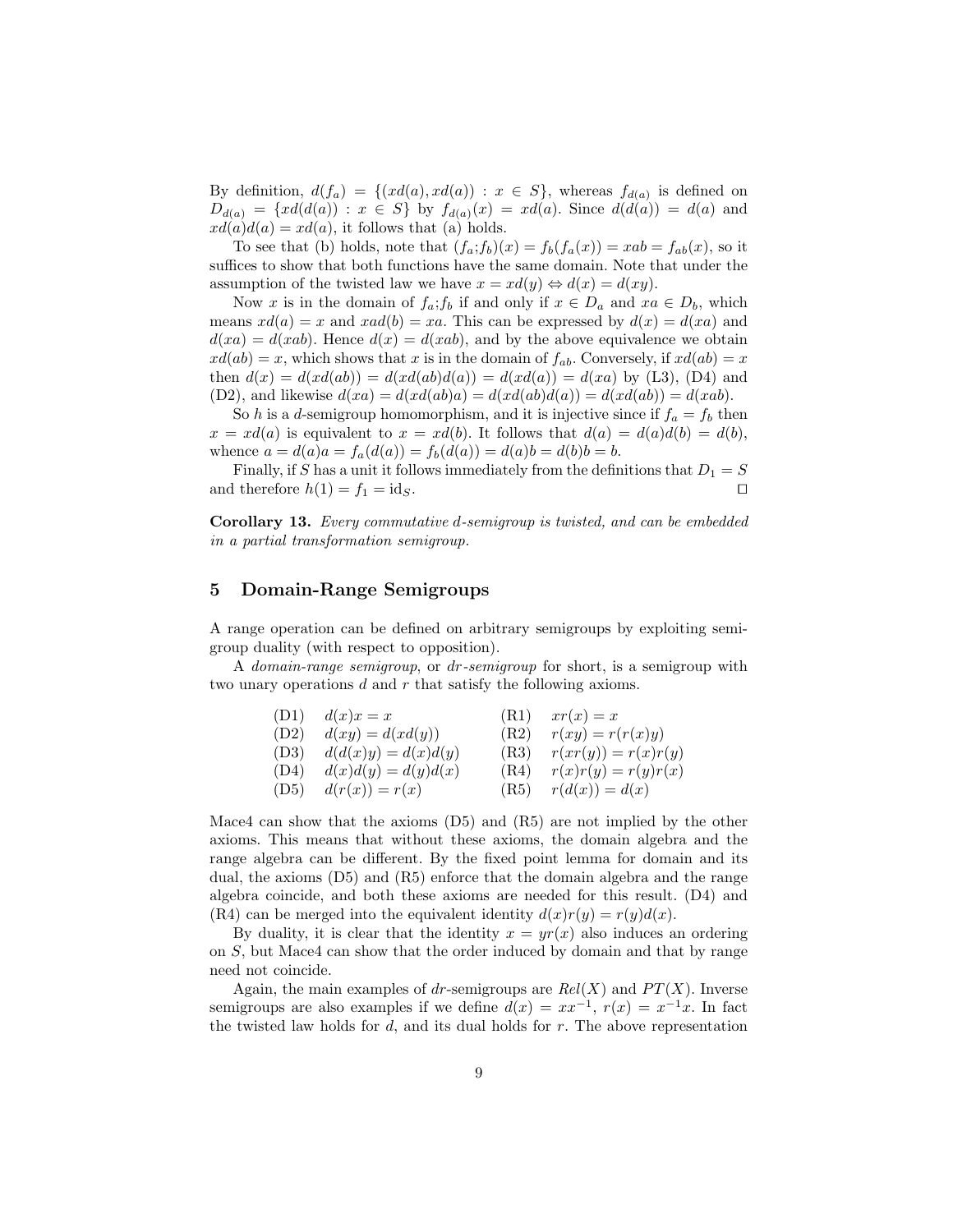theorem of Trokhimenko reduces to the Vagner-Preston representation theorem for inverse semigroups. However the twisted law does not hold for  $r$  in arbitrary partial transformation semigroups (simply because not all functions are injective).

Schweizer and Sklar [SS67] have provided an axomatisation for abstract function systems, using the following domain and range axioms.

$$
d(x)x = x \t d(xd(y)) = d(xy) \t d(r(x)) = r(x) \t d(x)r(y) = r(y)d(x)
$$
  

$$
xr(x) = x \t r(r(x)y) = r(xy) \t r(d(x)) = d(x) \t x d(y) = d(xy)x
$$

Schein has shown that adding the quasiidentity

$$
xy = xz \Rightarrow r(x)y = r(x)z
$$

axiomatises precisely the quasivariety of dr-semigroups of partial transformations (cf. [Sch70]). Prover9 easily shows that the first set of axioms without Schein's quasi-identity implies the axioms (D3) and (R3).

An interesting question is whether every  $dr$ -semigroup can be embedded into  $Rel(X)$  for some set X. We leave it open.

# 6 Antidomain

We have seen in Section 2 that domain semirings admit a very compact axiomatisation that induces a Boolean domain algebra. It is based on a notion of antidomain from which domain can be obtained. In this setting, antidomain is a more fundamental notion than domain.

This section shows how this approach can be generalised to the semigroup or monoid case. We use the abbreviation  $x' = a(x)$  for the antidomain operation, and define an *antidomain monoid*, or *a-monoid*,  $(S, \cdot, 1,')$  as a monoid  $(S, \cdot, 1)$ that satisfies

- $(A1)$   $x'x = 0$
- $(A2)$   $x0 = 0$
- $(A3)$  $y' = y'x'$
- $(A4)$   $x''x = x$
- $(A5)$  $' = (xy)'(xy')'$
- (A6)  $(xy)'x = (xy)'xy'.$

This axiomatisation is essentially due to Hollenberg [Hol97]. The one presented here is slightly more compact, and axiom  $(A5)$  is new, though essentially dual to one of Huntington's axioms for Boolean algebras. The axioms (A5) and (A6) might deserve further explanation. Intuitively, an expression  $(xy)'$  can be understood as a modal box operator  $[x]y'$ , and it describes the set of states from which each x-step must lead to a state from which  $y$  is not enabled. Under this interpretation, an intuitive reading of (A5) is  $x' = (x|y') \cdot (x|y'')$ . This is a special case of the multiplicativity law  $[x](p \cdot q) = ( [x]p) \cdot ([x]q)$  for boxes, since  $x' = [x]0$ .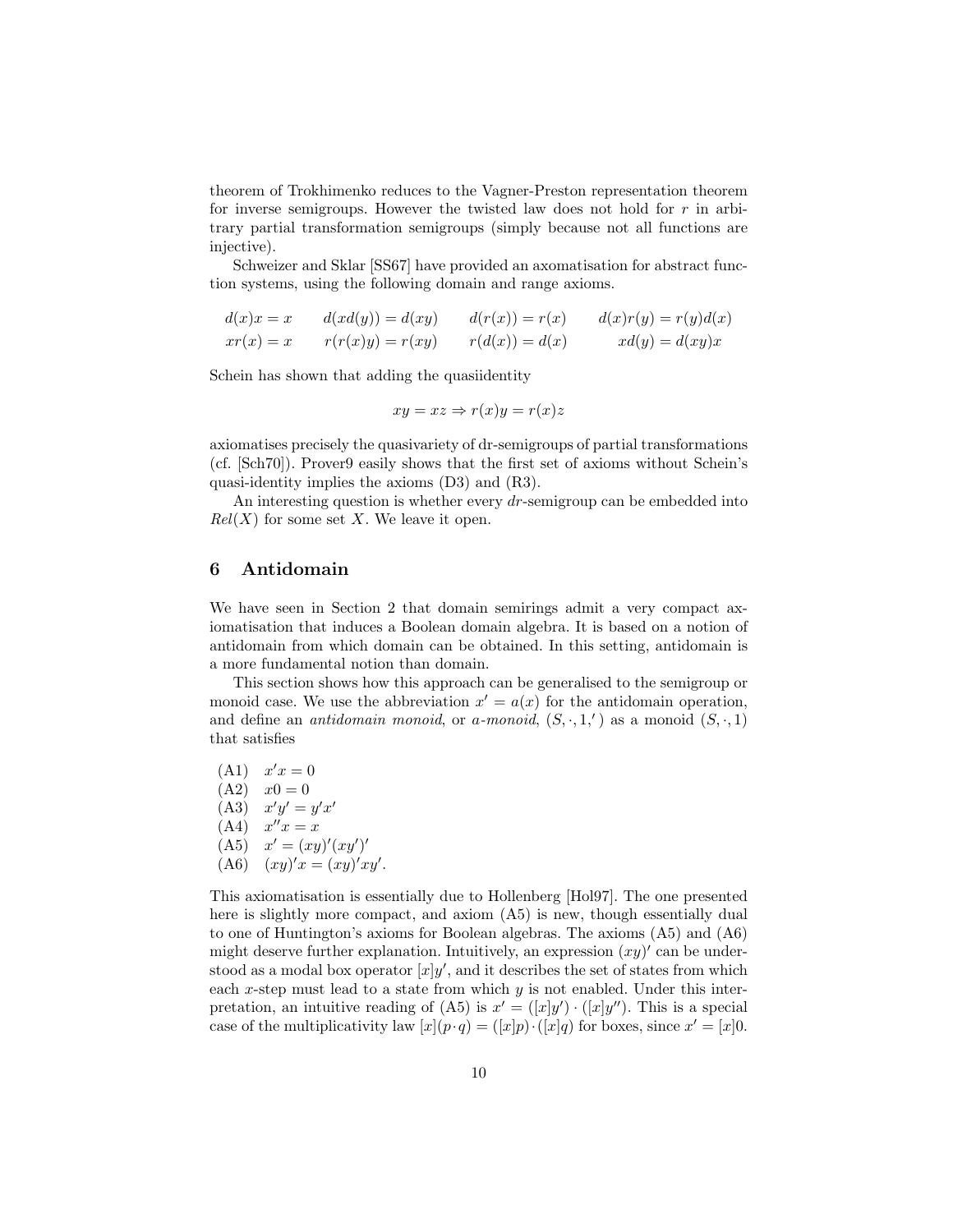(A6) can be rewritten as  $([x]y')x = ([x]y')xy'$ , which says that executing x from those states from which each x-step must lead into  $y'$ , leads into  $y'$ .

We write S' for the set  $\{x': x \in S\}$  of all antidomain elements of S. The constants 0 and 1 can be omitted from the language if we replace (A3) by  $x'x =$  $y'y$ , (A2) by  $xx'x = x'x$ , and the monoid unit laws by  $x(x'x)' = x$  (the left-unit law can be deduced from these axioms). In this sense the terminology *antidomain* semigroup is appropriate. However we prefer to use the more readable notation that makes the constants explicit. We can also define

$$
x + y = (x'y')'
$$

as an abbreviation. Mace4 can show that the antidomain axioms are irredundant.

#### Lemma 14.

- (a) A monoid is trivial if it can be extended by an antidomain operation that has a fixed point.
- (b) The map  $d(x) = x''$  is a domain operation.
- (c) The antidomain elements of an a-monoid are the fixed points of domain.

The fixed point lemma in (c) is again a powerful tool for analysing the structure of antidomain elements.

**Proposition 15.** Let S be an a-monoid. Then  $(S', +, \cdot, ', 0, 1)$  is a Boolean subalgebra.

Proof. We automatically verified the following properties. First, antidomain elements are are closed under addition and multiplication:  $(x' + y')'' = x' + y'$ and  $(x'y')'' = x'y'$ . Closure under antidomain is trivial. Second, Huntington's axioms for Boolean algebras hold:  $x + y = y + x$ ,  $(x + y) + z = x + (y + z)$ , and  $x' = (x + y)' + (x + y')'.$  Finally,  $x'x'' = 0 = x''x'$  and  $x' + x'' = 1.$ 

In fact, Lemma 14 and Proposition 15 follow already from the antidomain axioms without (A6).

In Boolean domain semirings, the domain algebra is uniquely determined. It is the maximal Boolean subalgebra of the subalgebra of subidentities.

Lemma 16. The antidomain algebra of an a-monoid need not be unique.

Mace4 presented a five-element model with two different antidomain operations. Another interesting observation is that using antidomain, demonic composi-

tion  $\Box$  can be defined (it is associative in the presence of the twisted law):

$$
x \sqcup y = (xy')'xy.
$$

The following lemma collects some further properties of antidomain. Note that ≤ is the fundamental order which on the subidentities coincides with the lattice order.

**Lemma 17.** Let S be an a-monoid. For all  $x, y, z \in S$ , the following laws hold.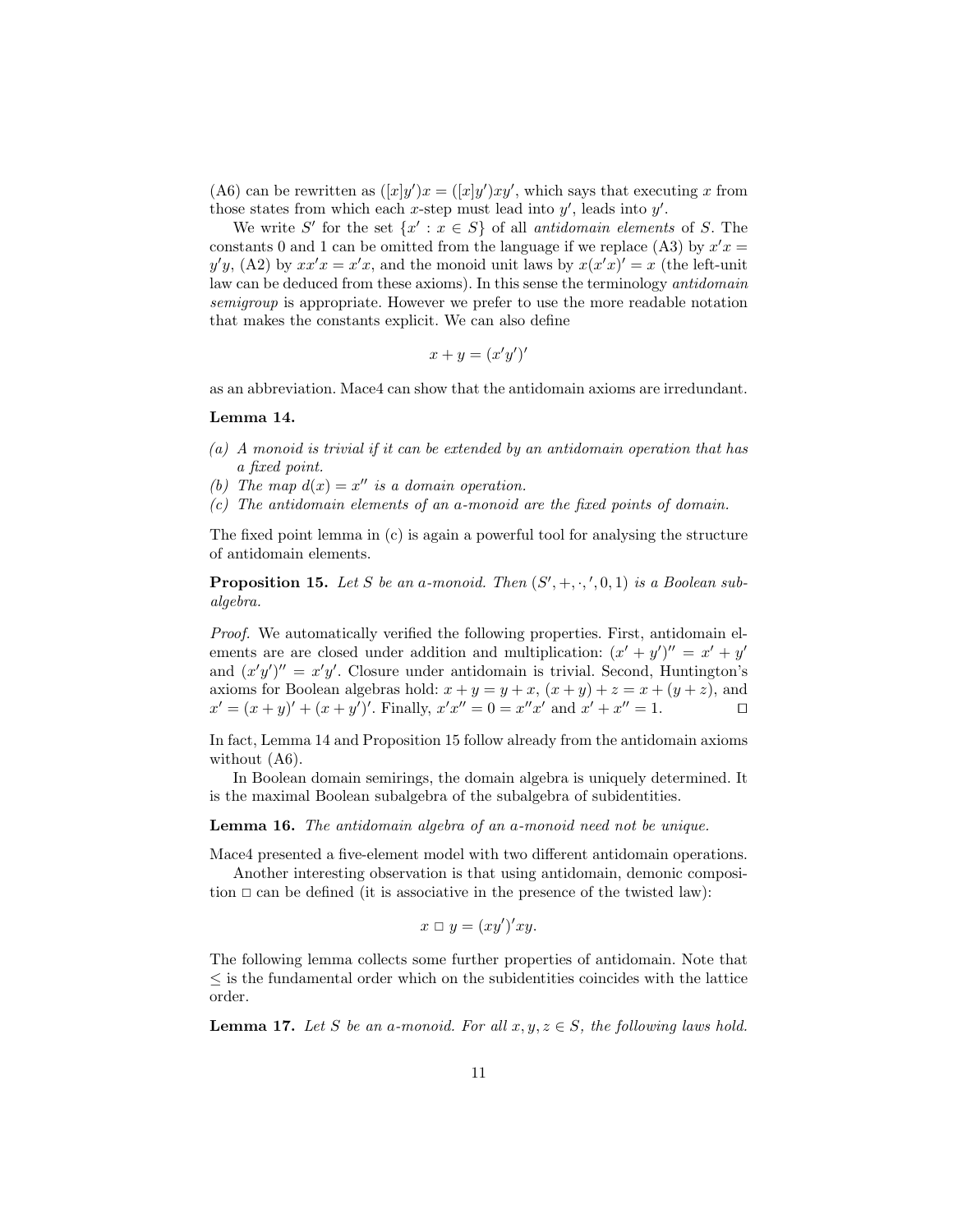(*a*)  $0x = 0$ (b)  $(xy'')' = (xy)'$ (c)  $(x'y)'' = x'y''$ (d)  $x \leq 1$  implies  $xy = 0 \Leftrightarrow x \leq y'$ (e)  $x \leq 1 \Leftrightarrow x'' = x$ .  $(f)$   $x' \leq (xy)'$ (g)  $xy = 0 \Leftrightarrow xy'' = 0$ 

As in the case of d-monoids, by Schein's fundamental theorem, the class of representable a-monoids forms a quasivariety. Hollenberg has shown the following two additional results for a-monoids.

#### Theorem 18. [Hol97]

- (a) The variety of a-monoids and the variety generated by all representable amonoids are the same.
- (b) The quasivariety of representable a-monoids is not a variety.

Hollenberg's counterexample for (b) is a 5-element Heyting algebra which fails the quasiidentity  $x''y = x'' \wedge x'y = x' \Rightarrow y = 1$  that holds in all *representable a*monoids. Since each Heyting algebra is a commutative  $a$ -monoid, it is twisted by Corollary 13. Consequently, in contrast to the case of d-monoids, the antidomain operation need not be represented correctly by the Cayley map. This indicates why the construction from Theorem 12 cannot even be adapted to *twisted a*monoids. The question whether the quasivariety of representable a-monoids is finitely axiomatisable is open.

A weaker axiomatisation of an antidomain operation for semigroups is obtained as a subvariety of semilattice pseudo-complemented semigroups defined in [JaS04]. Recall that a pseudo-complement on a meet-semilattice is a unary operation ' that satisfies

$$
xy = 0 \Leftrightarrow y \leq x'.
$$

In the variety of semilattices with a unary operation, this formula is equivalent to the identities  $x'x = 0$ ,  $x0' = x$  and  $x(xy)' = xy'$ . The following result is proved in [Fri62].

**Theorem 19.** For any pseudocomplemented meet-semilattice S, the set  $B(S)$  =  ${x'' : x \in S}$  is a Boolean algebra with operations x', xy and  $x'' + y'' = (x'y')'.$ 

A semilattice pseudo-complemented semigroup or SP-semigroup is a semigroup that satisfies the following identities.

 $(A1)$   $x'x = 0$  $(S2)$   $x0' = x$ (A3)  $x'y' = y'x'$  $(S4)$   $x'(x'y)' = x'y'$ 

In any SP-semigroup S the set  $B(S) = \{x'' : x \in S\}$  is a meet-subsemilattice that is pseudo-complemented by the antidomain operation. As in Theorem 19, the set  $B(S)$  is a Boolean algebra with join given by  $x'' + y'' = (x'''y''')'.$ 

An SP-semigroup is called *closable* in [JaS04] if (A4), that is,  $x''x = x$ , holds.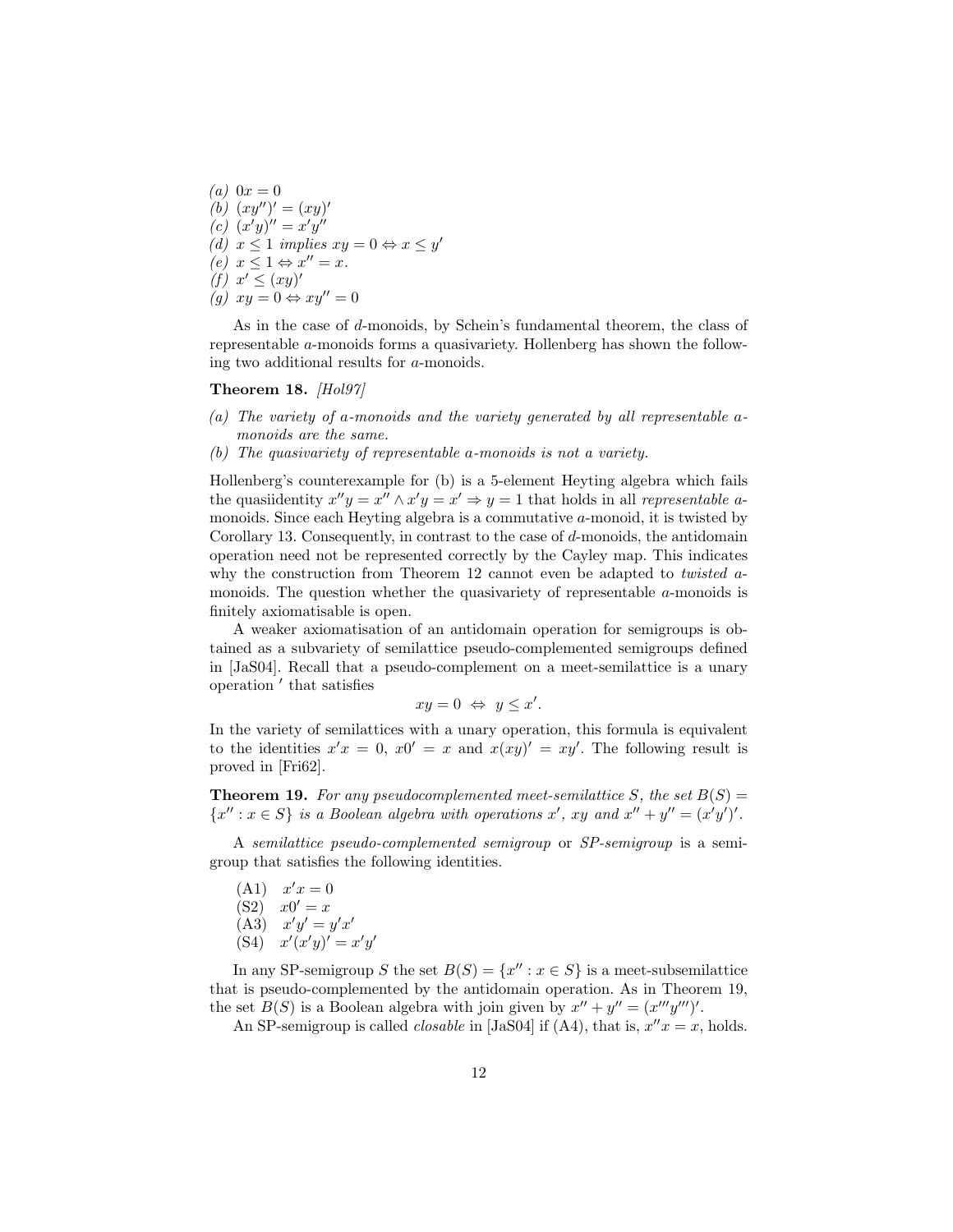#### Lemma 20.

- (a) Every closable SP-semigroup is a d-semigroup with  $d(x) = x''$ .
- (b) A closable SP-semigroup is an a-monoid if and only if (A2) and (A6) hold.

Therefore, (A5) could be replaced by (S4) in the a-monoid axioms.

The proper superclass of a-monoids defined by  $(A1)-(A5)$  is interesting in its own right. Note that (A6) holds in every antidomain semiring, since

$$
(xy)'x = (xy)'x(y' + y'') = (xy)'xy' + (xy'')'xy'' = (xy)'xy' + 0 = (xy)'xy'.
$$

Modal box and diamond operators can be defined already in this weaker setting.

Let  $\langle x \rangle p = (xp)''$  and let  $[x]p = (xp')'$ , where  $p = p''$ . Then the diamond operator is strict and additive and the box operator is costrict and multiplicative:

$$
\langle x \rangle 0 = 0, \quad \langle x \rangle (p+q) = \langle x \rangle p + \langle x \rangle q, \quad [x]1 = 1, \quad [x](p \cdot q) = ([x]p) \cdot ([x]q).
$$

Also  $[x]p = (\langle x \rangle p')'$  and  $\langle x \rangle p = ([x]p')'$ . This definition of modal operators is not possible in the weaker setting of closable SP-semigroups. Hence SP-semigroups have Boolean domain algebras, but are too weak to obtain Boolean algebras with operators.

Modal algebras allow one to define a notion of determinism as  $\langle x \rangle p \leq [x]p$ . We therefore call an a-monoid *deterministic* if it satisfies

$$
(xy'')'' \leq (xy')'.
$$

**Proposition 21.** An a-monoid is deterministic if and only if it is twisted.

Note that the twisted law implies  $(A6)$ , but not every a-monoid is twisted or deterministic, and determinism does not imply (A6).

Finally, a notion of antirange can be axiomatised dually to that of antidomain. Because the antidomain and the antirange algebra automatically coincide, they need no further linking. In this setting, forward box and diamond operators |x| and |x| can be defined from antidomain, and backward operators [x] and  $\langle x|$ from antirange. We have the following laws.

| demodalisation     | $ x\rangle p \leq q \Leftrightarrow q'xp = 0$ and $\langle x p \leq q \Leftrightarrow pxq' = 0$              |
|--------------------|--------------------------------------------------------------------------------------------------------------|
| conjugation        | $(x/p)q = 0 \Leftrightarrow p(\langle x q) = 0$                                                              |
| Galois connections | $ x\rangle p \leq q \Leftrightarrow p \leq [x q \text{ and } \langle x p \leq q \Leftrightarrow p \leq  x q$ |

In this setting, (A6) and its dual for antirange become derivable. For instance, (A6) is just the cancellation law  $\langle x|x|p \leq p$  of the Galois connection. Note that because of the Galois connection, diamond operators are even completely additive, and box operators are completely multiplicative. In conclusion, monoids with antidomain and antirange allow us to define and calculate with modal operators.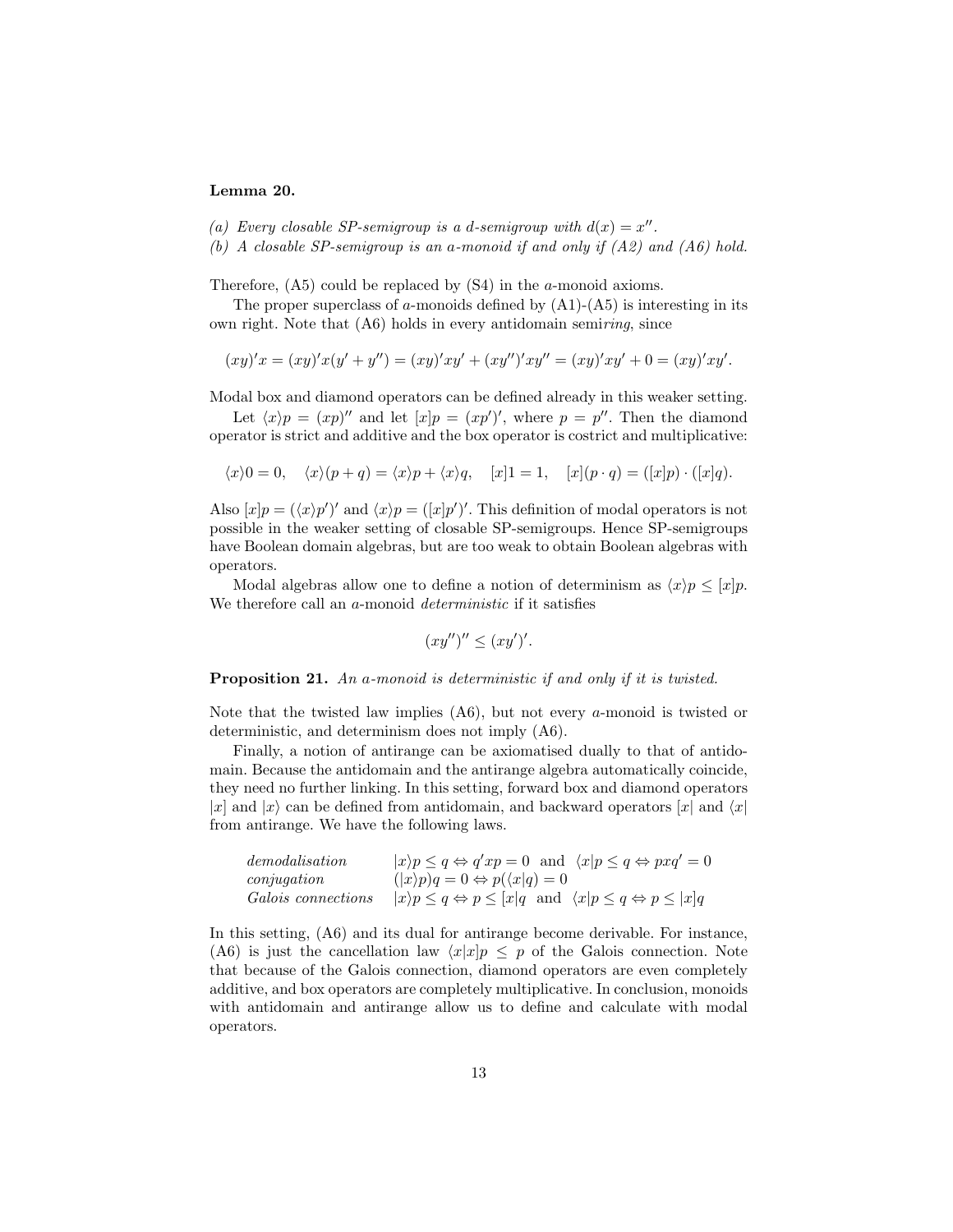# 7 Templates for Prover9 and Mace4

```
op(400, infix, ";").
op(500, infix, "+").
op(300, postfix, "'").
formulas(assumptions). % domain semigroups
x; (y; z) = (x; y); z.
d(x); x=x.d(x; y) = d(x; d(y)).
d(d(x); y) = d(x); d(y).d(x); d(y)=d(y); d(x).
x \leq y \leq x \leq d(x); y.end_of_list.
formulas(assumptions). % antidomain monoid
x; (y;z)=(x;y);z.
x; 1=x.
x<sup>\cdot</sup>; x=0.
x;0=0.
x'; y' =y'; x'.
x''; x=x.
x'=(x;y) ; (x;y') .
(x; y)'; x=((x; y)'; x); y'.
x \leq y \iff x = x'; y.
end_of_list.
formulas(goals). % insert goal here
```
end\_of\_list.

# 8 Conclusion

We have axiomatised operations for relational domain and antidomain for semigroups and monoids, studied the structure of the domain algebras, developed the basic calculi, and compared these algebras with previous axiomatisations. Our approach continues and also generalises previous work on axiomatisations of domain for semirings and Kleene algebras. It forms the basis for further investigations, for instance, representation theorems, free algebras and other domain algebras.